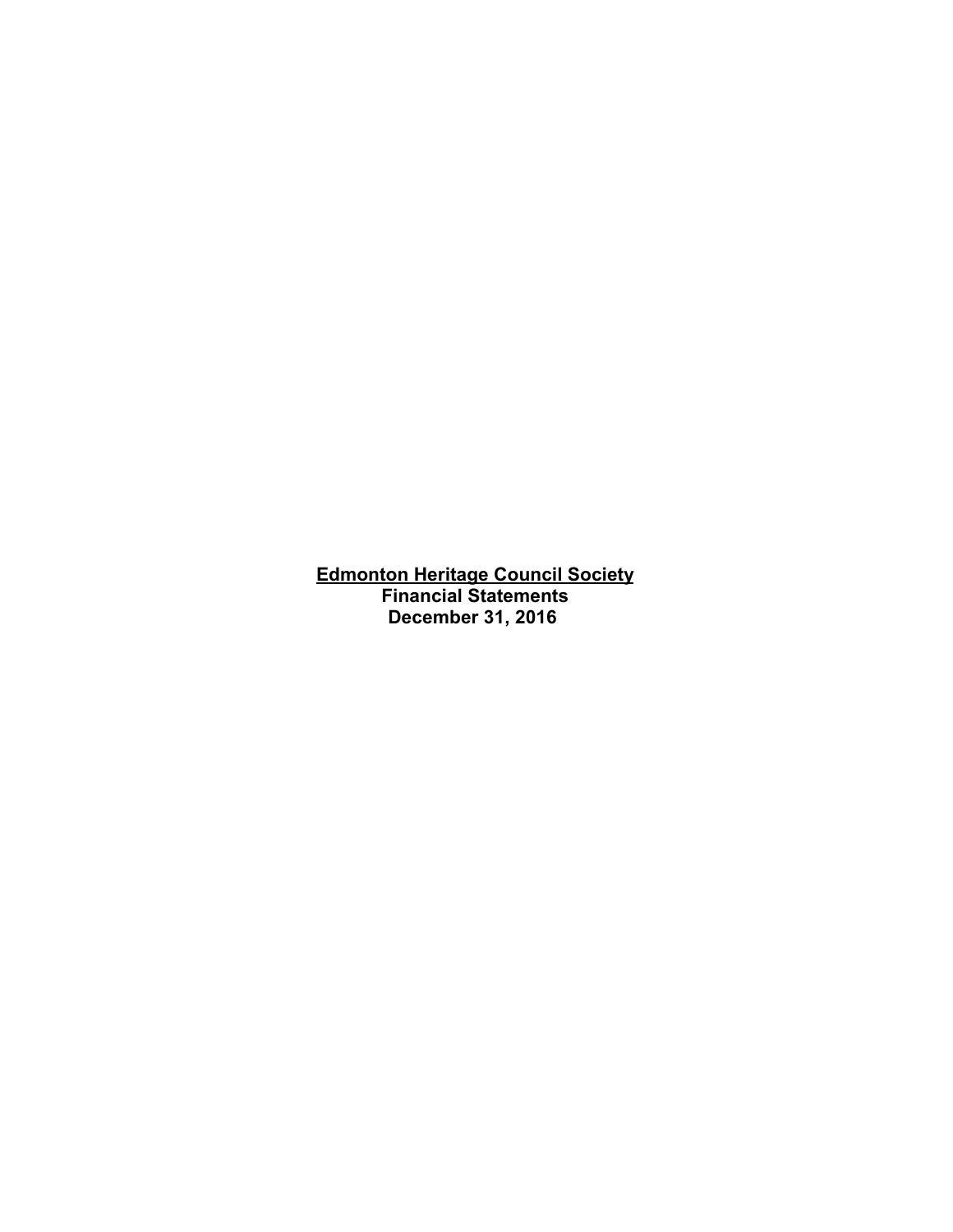# RAMSAY & COMPANY LLP

Phone 780-434-8818 8836 60 Avenue NW Fax 780-434-8922 Edmonton, Alberta T6E 6A6 Email: admin@ramsaypc.ca Canada

## **INDEPENDENT AUDITOR'S REPORT**

To the Members of: The Edmonton Heritage Council Society

#### **Report on the Financial Statements**

We have audited the accompanying financial statements of The Edmonton Heritage Council Society, which comprise the statement of financial position at December 31, 2016, and the statements of operations and changes in fund balance, and cash flows for the year then ended, and a summary of significant accounting policies and other explanatory information.

#### **Management's Responsibility for the Financial Statements**

Management is responsible for the preparation and fair presentation of these financial statements in accordance with Canadian accounting standards for not-for-profit organizations, and for such internal control as management determines is necessary to enable the preparation of financial statements that are free from material misstatement, whether due to fraud or error.

#### **Auditor's Responsibility**

Our responsibility is to express an opinion on these financial statements based on our audit. We conducted our audit in accordance with Canadian generally accepted auditing standards. Those standards require that we comply with ethical requirements and plan and perform the audit to obtain reasonable assurance about whether the financial statements are free from material misstatement.

An audit involves performing procedures to obtain audit evidence about the amounts and disclosures in the financial statements. The procedures selected depend on the auditor's judgment, including the assessment of the risks of material misstatement of the financial statements, whether due to fraud or error. In making those risk assessments, the auditor considers internal control relevant to the entity's preparation and fair presentation of the financial statements in order to design audit procedures that are appropriate in the circumstances, but not for the purpose of expressing an opinion on the effectiveness of the entity's internal control. An audit also includes evaluating the appropriateness of accounting policies used and the reasonableness of accounting estimates made by management, as well as evaluating the overall presentation of the financial statements.

We believe that the audit evidence we have obtained is sufficient and appropriate to provide a basis for our audit opinion.

#### **Basis for Qualified Opinion**

In common with many not-for-profit organizations, the Society derives revenue from donations, the completeness of which is not susceptible to satisfactory audit verification. Accordingly, our verification of these revenues was limited to the amounts recorded in the records of the Society and we were not able to determine whether any adjustments might be necessary to revenues, excess of revenue over expenditures, assets and fund balances.

#### **Qualified Opinion**

In our opinion, except for the effect of the matter described in the Basis for Qualified Opinion paragraph, these financial statements present fairly, in all material respects, the financial position of the Edmonton Heritage Council Society as at December 31, 2016, and the results of its operations and its cash flows for the year then ended in accordance with Canadian accounting standards for not-for-profit organizations.

Edmonton, Alberta

Ramsay & Company LLP

April 5, 2017 **Chartered Accountants**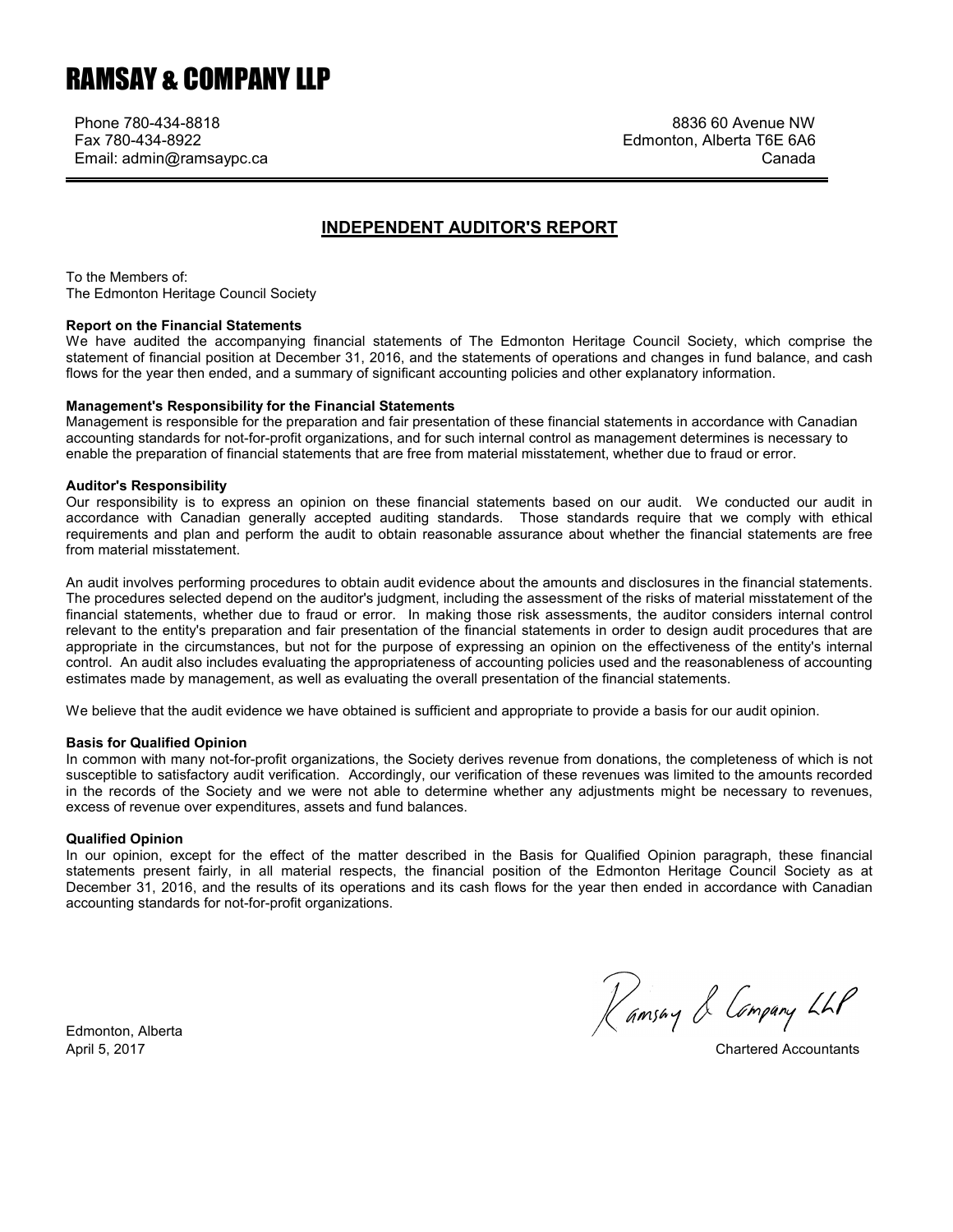## **Edmonton Heritage Council Society Statement of Financial Position December 31, 2016**

|                                                                                                    | 2016                                | 2015                            |
|----------------------------------------------------------------------------------------------------|-------------------------------------|---------------------------------|
| <b>ASSETS</b>                                                                                      |                                     |                                 |
| <b>General Fund</b><br>Cash<br>Accounts receivable (Note 6)                                        | \$<br>2,149<br>2,149                | \$<br>33,115<br>6,571<br>39,686 |
| <b>Casino Fund</b><br>Cash                                                                         | 74,806                              | 69,576                          |
| <b>Program Fund</b><br>Cash<br>Due from General Fund (Note 8)                                      | 81,292<br>30,818<br>112,110         | 274,480<br>274,480              |
| <b>Property and Equipment Fund</b><br>Property and equipment (Note 2)                              | \$<br>188,343<br>377,408            | \$<br>211,754<br>595,496        |
| <b>LIABILITIES</b>                                                                                 |                                     |                                 |
| <b>General Fund</b><br>Accounts payable<br>Due to Program Fund (Note 8)                            | \$<br>10,150 \$<br>30,818<br>40,968 | 38,569<br>38,569                |
| <b>Casino Fund</b><br>Accounts payable                                                             | 168                                 |                                 |
| <b>Program Fund</b><br>Accounts payable                                                            | 45                                  |                                 |
| <b>Property and Equipment Fund</b><br>Alberta Social Enterprise Venture Fund note payable (Note 7) | 178,817<br>219.998                  | 196,335<br>234.904              |
| <b>FUND BALANCES</b>                                                                               |                                     |                                 |
| <b>General Fund</b>                                                                                | (38, 819)                           | 1,117                           |
| <b>Casino Fund</b>                                                                                 | 74,638                              | 69,576                          |
| <b>Program Fund</b>                                                                                | 112,065                             | 274,480                         |
| <b>Property and Equipment Fund</b>                                                                 | 9,526                               | 15,419                          |
|                                                                                                    | 157,410                             | 360,592                         |
|                                                                                                    | \$<br><u>377,408</u>                | \$<br>595,496                   |

Approved on behalf of the Board

Director

Director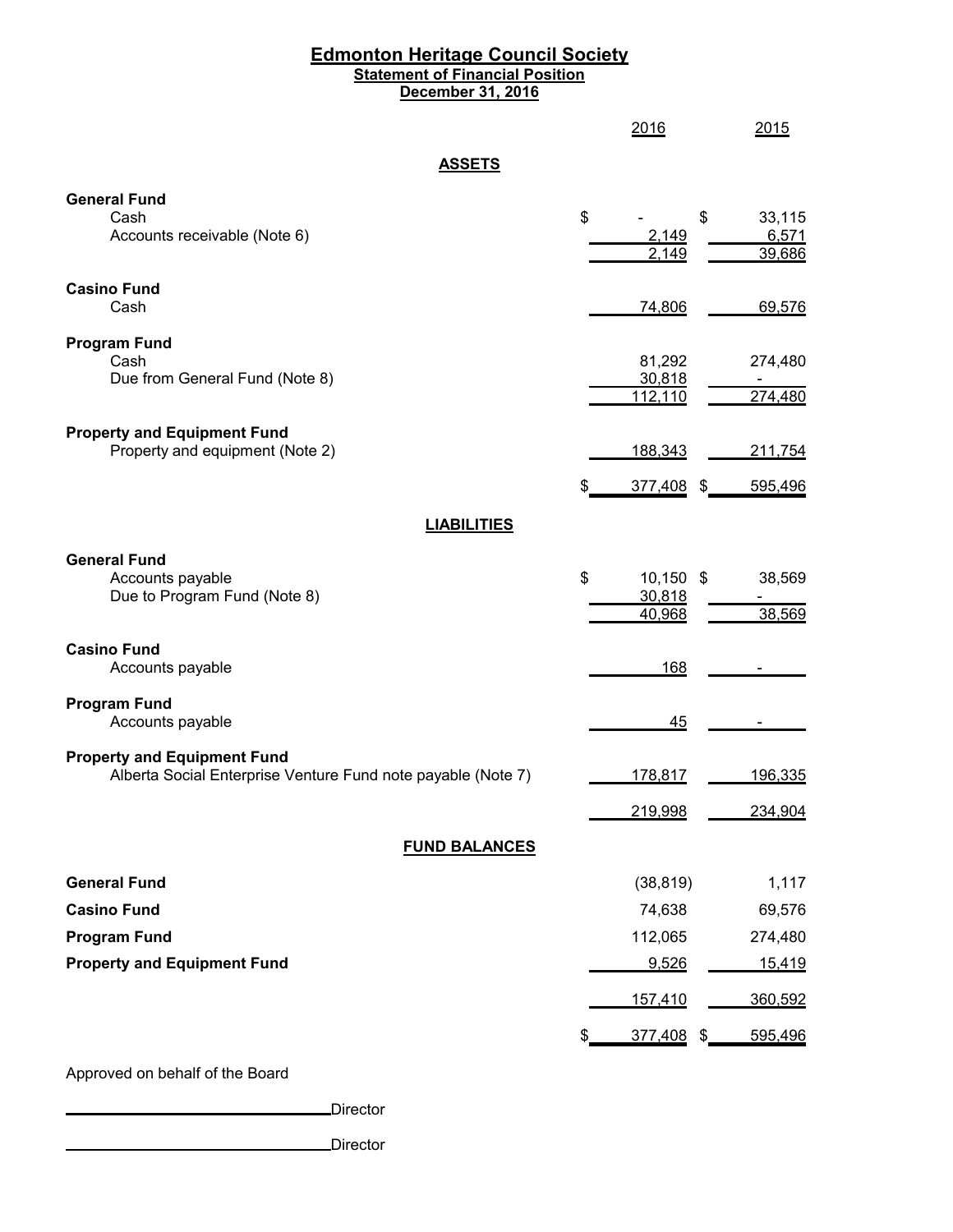# **Edmonton Heritage Council Society Statement of Operations and Changes in Fund Balance For the year ended December 31, 2016**

|                                                  | 2016                  | 2015      |
|--------------------------------------------------|-----------------------|-----------|
| <b>GENERAL FUND</b>                              |                       |           |
| Revenue                                          |                       |           |
| Administration revenue                           | \$<br>59,500<br>\$    | 67,500    |
| City of Edmonton - contract for service (Note 4) | 330,387               | 292,330   |
| Donations                                        | 825                   | 105       |
| Interest income and other                        | 18,341                | 11,313    |
| Memberships                                      | 3,246                 | 2,225     |
| Symposium                                        | 6,100                 |           |
|                                                  | 418,399               | 373,473   |
| Expenditures                                     |                       |           |
| Advertising and promotion                        | 7,188                 | 7,638     |
| Bank charges and interest                        | 9,591                 | 9,043     |
| Board of Directors and Annual General Meeting    | 15,767                | 19,724    |
| Conferences and travel                           | 9,783                 | 3,446     |
| Dues, memberships and fees                       | 645                   | 695       |
| Event production                                 | 2,400                 | 671       |
| Goods and service tax                            | 4,768                 | 6,571     |
| Honorariums                                      | 12,100                | 3,638     |
| Insurance                                        | 3,035                 | 2,919     |
| Office costs                                     | 10,494                | 15,158    |
| Professional development                         | 3,981                 | 4,751     |
| Professional fees                                | 17,128                | 15,665    |
| Program costs                                    | 9,276                 | 4,543     |
| Rent                                             | 26,341                | 30,093    |
| Sponsorships                                     | 20,039                | 11,913    |
| Staffing costs and benefits                      | 283,883               | 220,278   |
| Subcontractors                                   |                       | 2,400     |
| Symposium                                        | 26,537                |           |
| Telephone, internet and website                  | 10,660                | 5,144     |
|                                                  | 473,616               | 364,290   |
| Excess (deficiency) of revenue over expenditures | (55, 217)             | 9,183     |
| Transfer to Property and Equipment Fund          | (23,680)              | (43,028)  |
| Transfer to Program Fund                         | (5,957)               |           |
| <b>Transfer from Casino Fund</b>                 | 44,918                | 11,151    |
| Net increase (decrease) in Fund balance          | (39, 936)             | (22, 694) |
| Fund balance, beginning of year                  | <u>1,117</u>          | 23,811    |
| Fund balance (deficit), end of year              | (38, 819)<br>\$<br>\$ | 1,117     |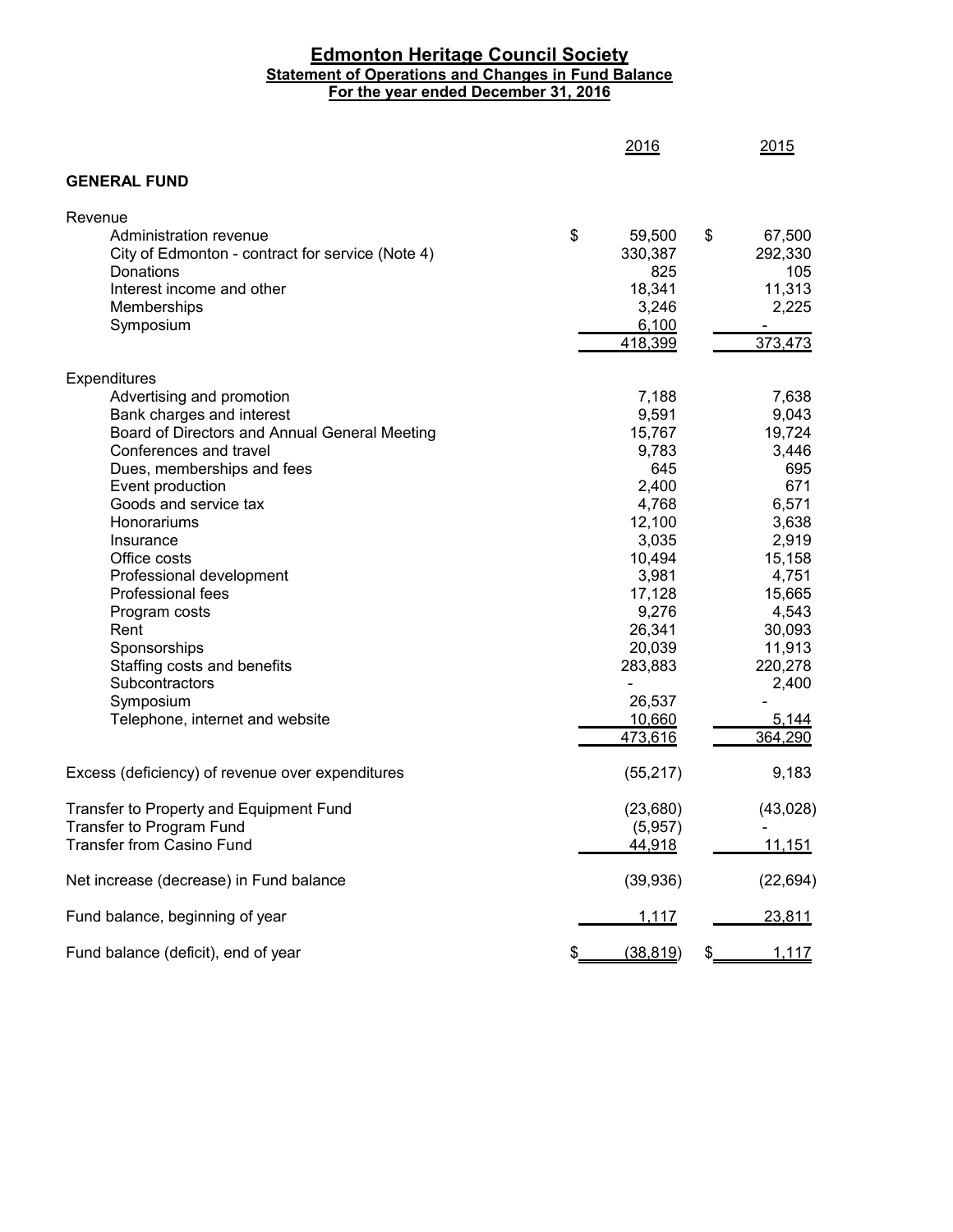# **Edmonton Heritage Council Society Statement of Operations and Changes in Fund Balance For the year ended December 31, 2016**

|                                                                                                                                                                                                                                                      | 2016                                                                   | 2015                                                       |
|------------------------------------------------------------------------------------------------------------------------------------------------------------------------------------------------------------------------------------------------------|------------------------------------------------------------------------|------------------------------------------------------------|
| <b>CASINO FUND</b>                                                                                                                                                                                                                                   |                                                                        |                                                            |
| Revenue<br>Casino revenue                                                                                                                                                                                                                            | \$<br>77,377                                                           | \$                                                         |
| Expenditures<br><b>Bank charges</b>                                                                                                                                                                                                                  | <u> 143</u>                                                            | 80                                                         |
| Excess (deficiency) of revenue over expenditures                                                                                                                                                                                                     | 77,234                                                                 | (80)                                                       |
| Transfers to general fund<br>Transfers to program fund                                                                                                                                                                                               | (44, 918)<br><u>(27,254)</u>                                           | (11, 151)                                                  |
| Net increase (decrease) in Fund balance                                                                                                                                                                                                              | 5,062                                                                  | (11, 231)                                                  |
| Fund balance, beginning of year                                                                                                                                                                                                                      | 69,576                                                                 | 80,807                                                     |
| Fund balance, end of year                                                                                                                                                                                                                            | 74,638                                                                 | 69,576                                                     |
| <b>PROGRAM FUND</b>                                                                                                                                                                                                                                  |                                                                        |                                                            |
| Revenue<br><b>City Museum Strategy</b><br><b>Community Investment Program Grants</b><br>Living Local Arts & Heritage grant project<br>Other program revenue                                                                                          | \$<br>595,000<br>595,000                                               | \$<br>9,308<br>595,000<br>80,000<br>500<br>684,808         |
| Expenditures<br>Administration expense<br>City Museum Strategy (Note 5)<br><b>Community Investment Program Grants</b><br>Living Local Arts & Heritage grant project<br>Map Project<br>Repayment of unused Living Local Arts & Heritage grant project | 59,500<br>152,149<br>412,527<br>40,420<br>13,030<br>113,000<br>790,626 | 67,500<br>216,793<br>504,846<br>51,957<br>9,221<br>850,317 |
| Excess (deficiency) of revenue over expenditures                                                                                                                                                                                                     | (195, 626)                                                             | (165, 509)                                                 |
| Transfer from casino fund<br><b>Transfer from General Fund</b>                                                                                                                                                                                       | 27,254<br>5,957                                                        |                                                            |
| Net increase (decrease) in Fund balance                                                                                                                                                                                                              | (162, 415)                                                             | (165, 509)                                                 |
| Fund balance, beginning of year                                                                                                                                                                                                                      | <u>274,480</u>                                                         | 439,989                                                    |
| Fund balance, end of year                                                                                                                                                                                                                            | \$<br>112,065                                                          | \$<br>274,480                                              |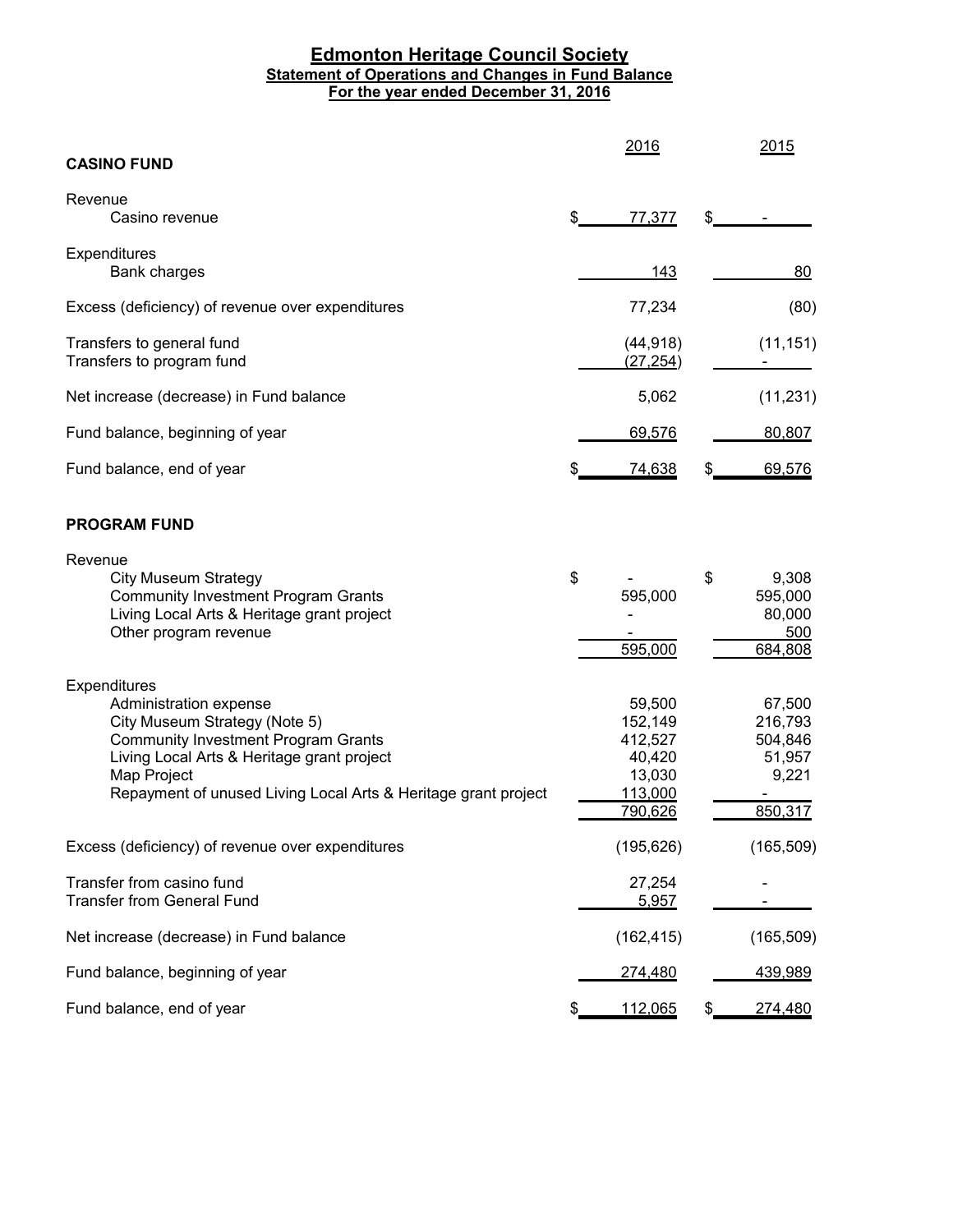# **Edmonton Heritage Council Society Statement of Operations and Changes in Fund Balance For the year ended December 31, 2016**

|                                                  | 2016         | 2015         |
|--------------------------------------------------|--------------|--------------|
| PROPERTY AND EQUIPMENT FUND                      |              |              |
| <b>Expenditures</b><br>Amortization              | \$<br>29,573 | 30,595<br>\$ |
| Excess (deficiency) of revenue over expenditures | (29, 573)    | (30, 595)    |
| <b>Transfer from General Fund</b>                | 23,680       | 43,028       |
| Net increase In Fund balance                     | 53,253       | 73,623       |
| Fund balance, beginning of year                  | 15,419       | 2,986        |
| Fund balance, end of year                        | 9,526<br>S   | 15,419<br>S  |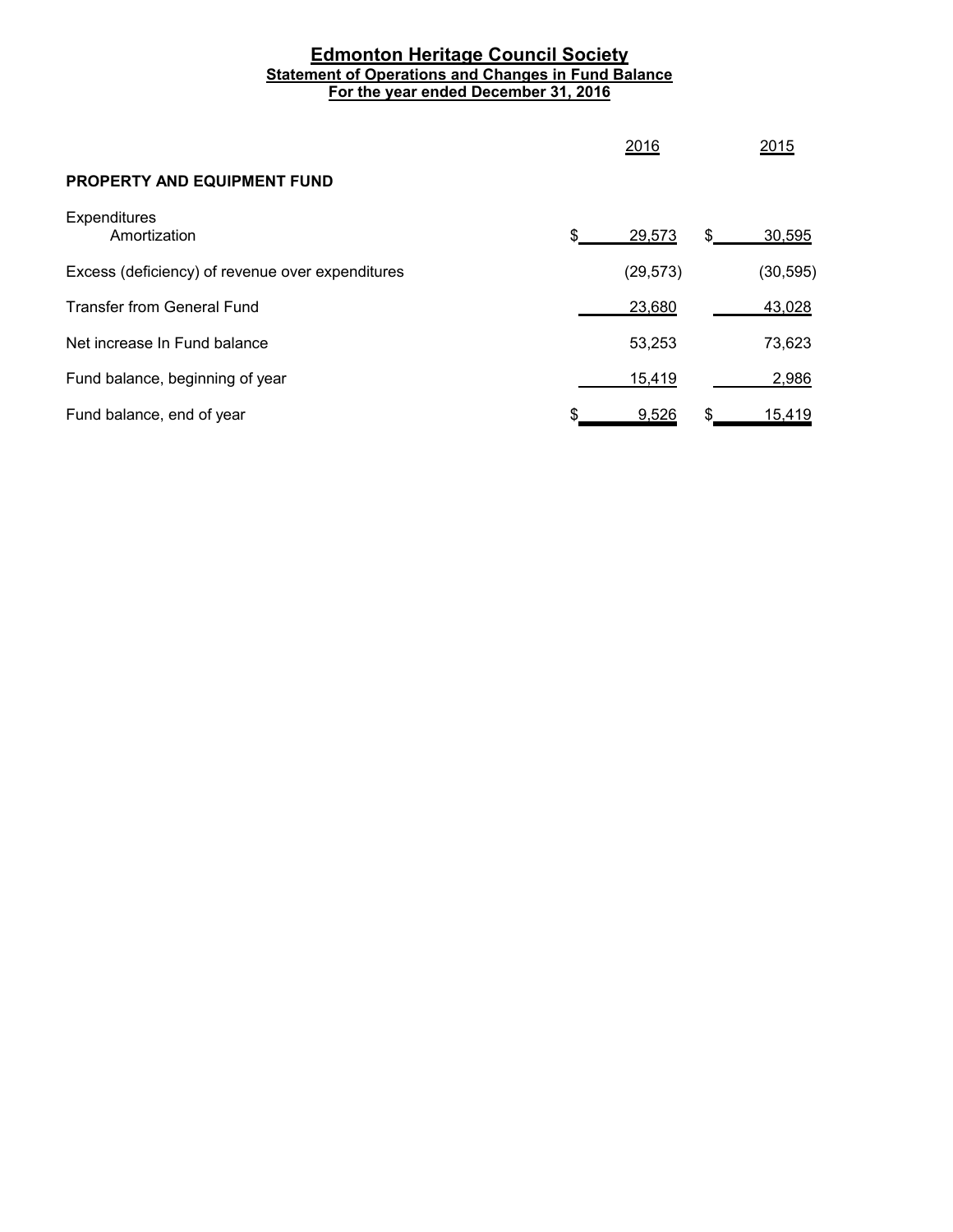# **Edmonton Heritage Council Society Statement of Cash Flows For the year ended December 31, 2016**

|                                                                                                                                                                                                  | 2016                                                         | 2015                                                       |
|--------------------------------------------------------------------------------------------------------------------------------------------------------------------------------------------------|--------------------------------------------------------------|------------------------------------------------------------|
| <b>GENERAL FUND</b>                                                                                                                                                                              |                                                              |                                                            |
| Net inflow (outflow) of cash related to the following activities:                                                                                                                                |                                                              |                                                            |
| Operating activities<br>Excess (deficiency) of revenue over expenditures<br>Change in non-cash balances relating to operations<br>Accounts receivable<br>Accounts payable<br>Due to Program Fund | \$<br>(55, 217)<br>4,422<br>(28, 419)<br>30,818<br>(48, 396) | \$<br>9,183<br>(369)<br>(60, 459)<br>(51, 645)             |
| Financing activities<br>Transfer from Property and Equipment Fund<br>Transfer to Property and Equipment Fund<br><b>Transfer from Casino Fund</b><br>Transfer to Program Fund                     | (23, 680)<br>44,918<br>(5,957)<br>15,281                     | 146,931<br>(43,029)<br>11,151<br><u>(30,293)</u><br>84,760 |
| Increase (decrease) in cash                                                                                                                                                                      | (33, 115)                                                    | 33,115                                                     |
| Cash, beginning of year                                                                                                                                                                          | 33,115                                                       |                                                            |
| Cash, end of year                                                                                                                                                                                |                                                              | <u>33,115</u>                                              |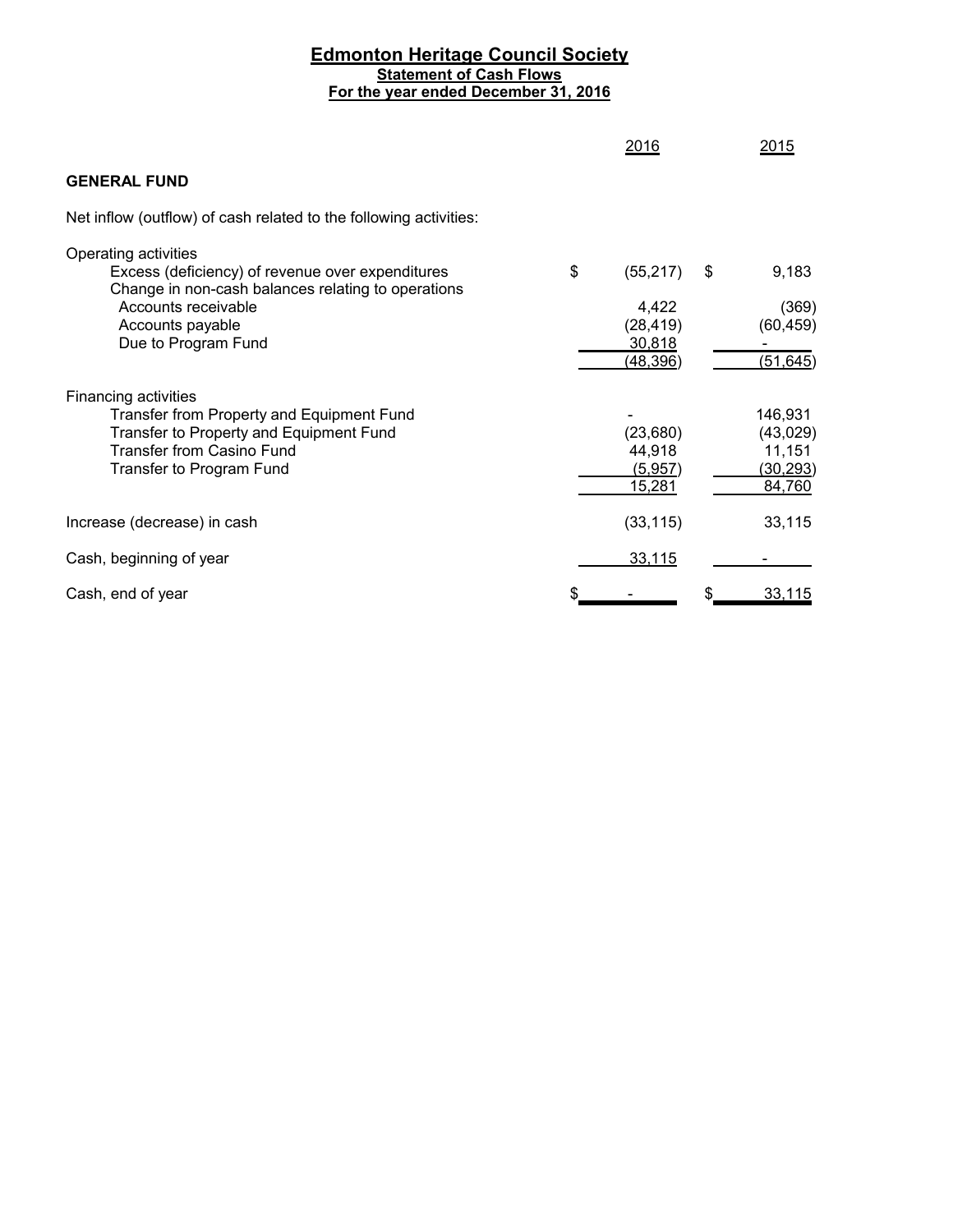## **Nature of Operations**

The Edmonton Heritage Council Society (EHC) was incorporated under the Societies Act in the Province of Alberta on November 6, 2009 and commenced operations on January 1, 2010.

The EHC works within an overarching annual Contract for Service with the City of Edmonton to develop programs and projects that bring heritage closer to the community and create valuable dialogue and engagement around heritage and culture. Projects and Programs that fulfilled this mandate in 2016 were the Edmonton Museum Strategy, Living Local Arts & Heritage grant project, Heritage Community Investment Program Grants, Edmonton Maps Heritage, and public and member events.

The Society exists with the following objectives:

- To establish heritage programs and activities in Edmonton and to educate the public on heritage related topics, events and programs at the local, regional and national level to increase the recognition and awareness of heritage as a vital component of the Edmonton community and economy.

- To direct community investment grant funds from the City of Edmonton to heritage organizations, which are qualified donees, or heritage organizations where the society directs and controls the use of the investment grant funds to ensure that such funds are used in accordance with its objectives.

- To provide advice, consultation and recommendations to the Council of the City of Edmonton and Senior Administration and to other stakeholders regarding heritage related policies, practices and programs.

The Society follows the restricted fund method of accounting and the operations of the Society are organized into project funds. A summary of each of the funds is as follows:

#### **General Fund**

The costs of administering the Society and the costs of improving or expanding the Society are recorded in this fund. Donations which have not been designated by the donor for the Program Fund are placed in the General Fund.

#### **Program Fund**

The Edmonton Heritage Council Society strives to complement and support the programs of the heritage and cultural community and not to duplicate or compete with them. EHC works on individual project contracts with the City of Edmonton developing projects and programs to advance specific strategic goals outlined in the Art of Living Cultural Plan, such as Heritage Community Investment Grant program and the Edmonton Museums Strategy, which includes a comprehensive museum strategy for Edmonton and development of a city museum.

#### **Property and Equipment Fund**

The Property and Equipment Fund was established to collect and disburse funds on capital projects undertaken by the EHC and to maintain the assets, liabilities, revenues and expenses related to the Society's property and equipment.

#### **Casino Fund**

The Casino Fund was set up in response to the Alberta Gaming Commission's requirement to have a separate account to receive proceeds from casinos managed by the Society. Funds from this account can only be spent in areas designated in each casino application. The Society currently will hold a fundraising casino every two years.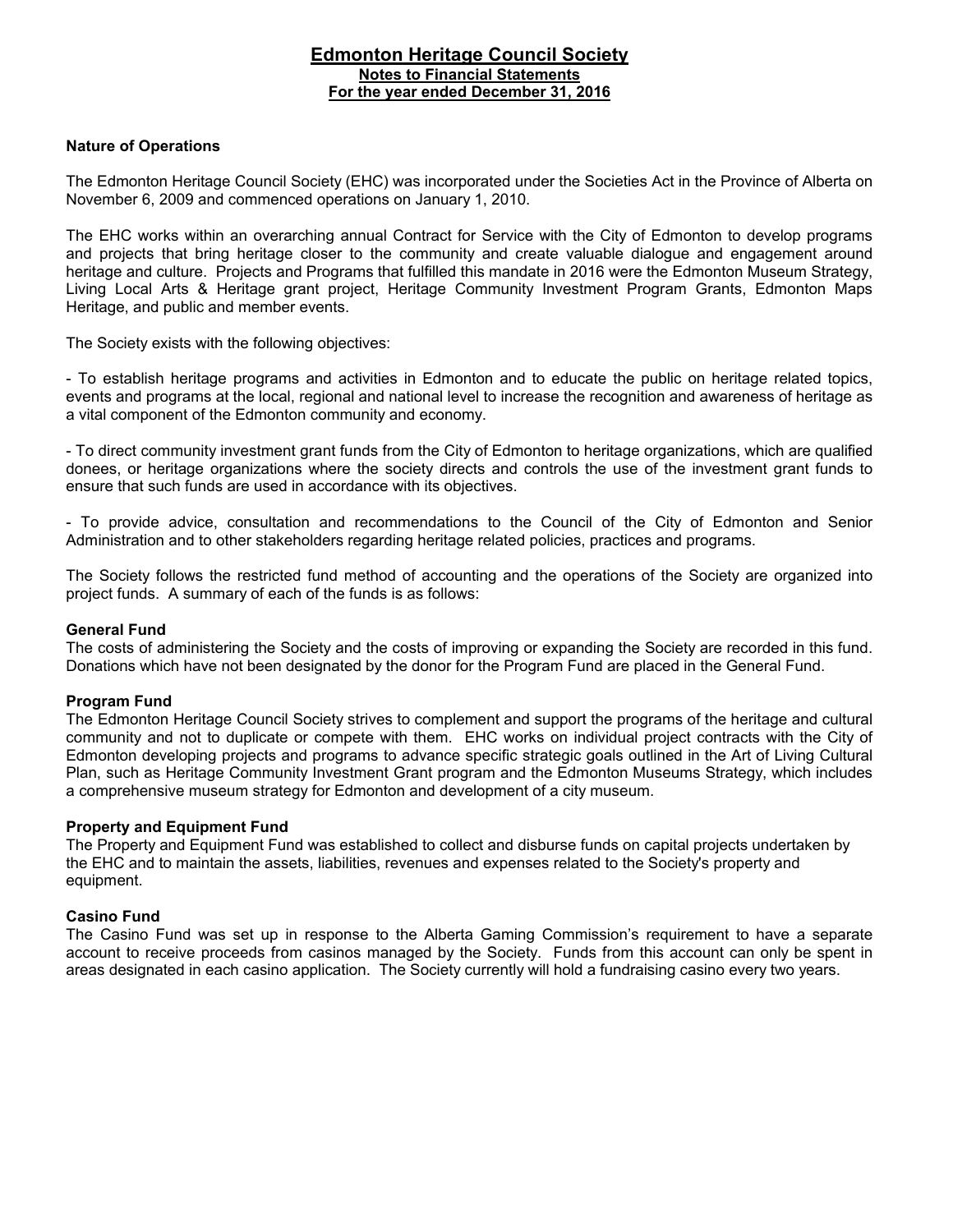### **Note 1: Significant Accounting Policies**

These financial statements have been prepared in accordance with Canadian accounting standards for not-for-profit organizations. The following is a summary of significant accounting policies adopted by the Society in the preparation of the financial statements.

*Cash*

Cash includes cash on hand and deposits held with banks.

### *Revenue Recognition*

Restricted contributions are recognized as revenue of the appropriate fund in the year in which the events giving rise to the contribution have occurred. If a separate fund does not exist, the restricted contribution will be recorded as part of the General Fund and will be deferred and recognized as revenue when the related expenses are incurred. Unrestricted contributions are recognized as revenue of the General Fund in the year received.

#### *Property and Equipment*

Property and equipment are recorded at cost. Amortization is calculated using the following rates and methods over the assets estimated useful life:

| Computer equipment and website | 30%           | Declining balance |
|--------------------------------|---------------|-------------------|
| Leasehold improvements         | term of lease | Straight-line     |
| Office equipment               | <b>20%</b>    | Declining balance |

#### *Contributed Services*

Contributed services of volunteers are not recognized as revenue in these financial statements because their fair value cannot be reasonably determined.

#### *Contributed Goods*

The EHC only records non-cash donations when a charitable receipt is issued. These donations are recorded at the fair value of the items received.

#### *Income Taxes*

The Society is a not-for-profit organization incorporated under the Societies Act of the Province of Alberta and, as such, is exempt from income taxes under Section 149(1) of the Income Tax Act of Canada.

#### *Use of Estimates*

The preparation of financial statements in accordance with Canadian accounting standards for not-forprofit organizations requires management to make estimates and assumptions that affect the reported amount of assets and liabilities at the date of the financial statements and the reported amount of receipts and disbursements during the reporting period. Actual results could differ from those estimates.

Items subject to significant management estimates include valuation of receivables, accounts payable and accrued liabilities and amortization.

#### *Financial instruments*

Financial instruments are recorded at fair value when acquired or issued. In subsequent periods, financial instruments with actively traded markets are reported at fair value, with unrealized gains and losses reported in the statement of income. All other financial instruments are reported at amortized cost and tested for impairment at each reporting date. Transaction costs on the acquisition, sale or issuance of financial instruments are expensed when incurred. Conversely, transaction costs are added to the carrying amount for those financial instruments subsequently measured at amortized cost.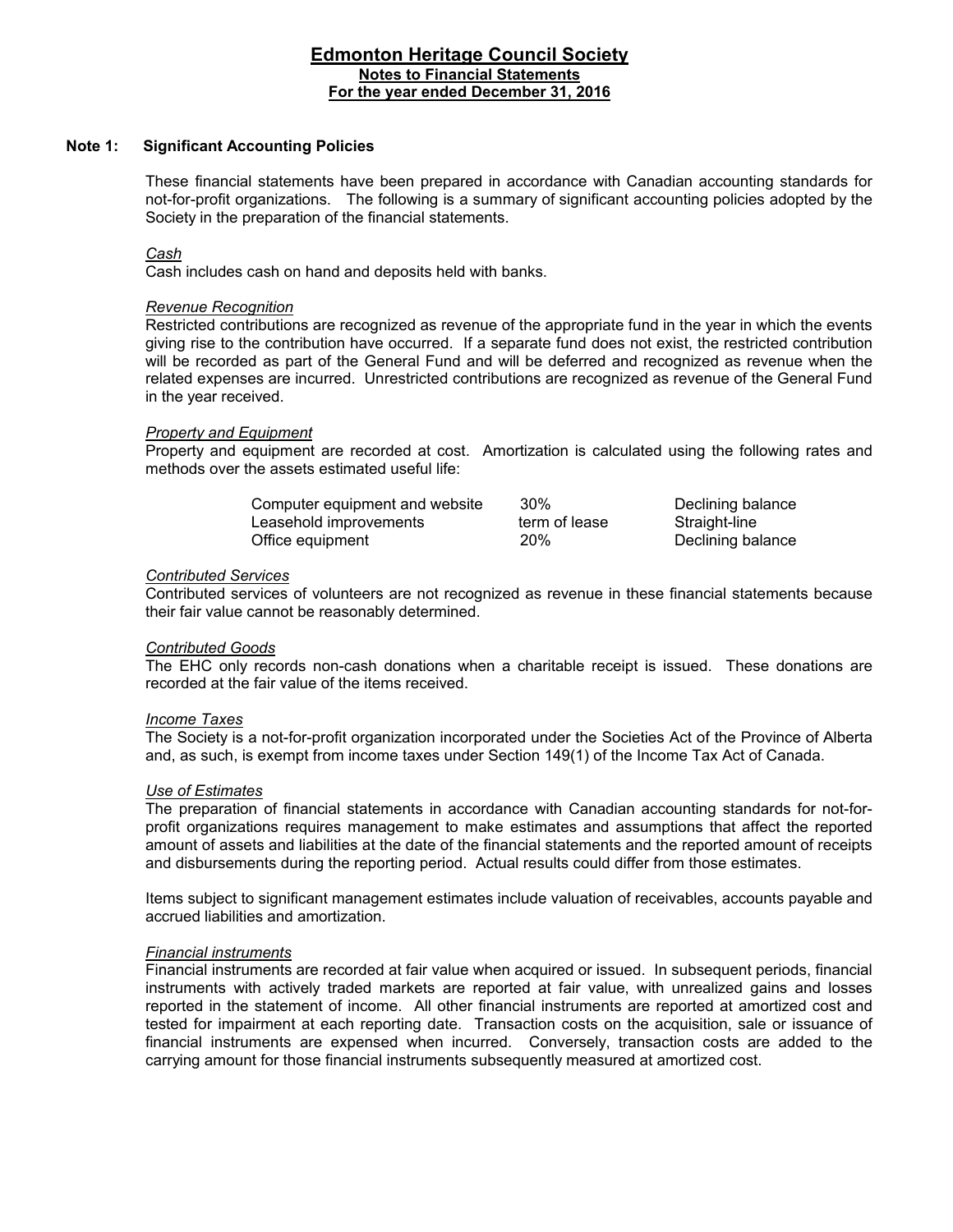## **Note 1: Significant Accounting Policies (continued)**

#### *Long-lived Assets*

Long-lived assets consists of equipment. Long-lived assets held for use are measured and amortized as described in the applicable accounting policies.

The Society performs impairment testing on long-lived assets held for use whenever events or changes in circumstances indicate that the carrying value of an asset, or group of assets, may not be recoverable. Impairment losses are recognized when undiscounted future cash flows from its use and disposal are less than the asset's carrying amount. Impairment is measured as the amount by which the asset's carrying value exceeds its fair value. Any impairment is included in earnings for the year.

#### **Note 2: Property and Equipment**

|                        |              |      | Accumulated  |    | 2016<br>Net Book |   | 2015<br>Net Book |
|------------------------|--------------|------|--------------|----|------------------|---|------------------|
|                        | Cost         |      | Amortization |    | Value            |   | Value            |
| Computer equipment     |              |      |              |    |                  |   |                  |
| and website            | \$<br>25,093 | - \$ | 13.181       | \$ | 11.912           | S | 9,536            |
| Office equipment       | 46.715       |      | 19,417       |    | 27,298           |   | 34,122           |
| Leasehold improvements | 189,632      |      | 40,499       |    | 149,133          |   | 168,096          |
|                        | 261,440      |      | 73,097       | S  | 188,343          |   | 211.754          |

### **Note 3: Financial Instruments**

#### Credit Risk

Credit risk arises from the potential that a counter party will fail to perform its obligations. The Society is exposed to credit risk in respect to its cash and accounts receivable balances. Cash is held at major financial institutions minimizing any potential exposure to credit risk. It is management's opinion that the risk related to accounts receivable is minimal since the Society only deals with what management believes to be financially sound counterparts and, accordingly, does not anticipate significant loss for nonperformance.

#### Liquidity Risk

Liquidity risk is the risk that an entity will encounter difficulty in meeting obligations associated with financial liabilities. The Society is exposed to this risk mainly in respect of its receipts from its funders, accounts payable, and promissory note payable.

#### **Note 4: Economic Dependence**

Ongoing operations of the EHC are dependent upon receiving continuing funding from the City of Edmonton. The current service agreement expires December 31, 2018. The City of Edmonton may cancel the funding agreement with sixty days notice.

#### **Note 5: Allocated Expenditures**

Certain staffing costs are recorded in the General Fund and then allocated to other funds based on staff time used by each fund. Included in City Museum Strategy expenditures in the Program Fund is \$93,567 (2015 - \$111,880) of staffing costs and benefits allocated from the General Fund.